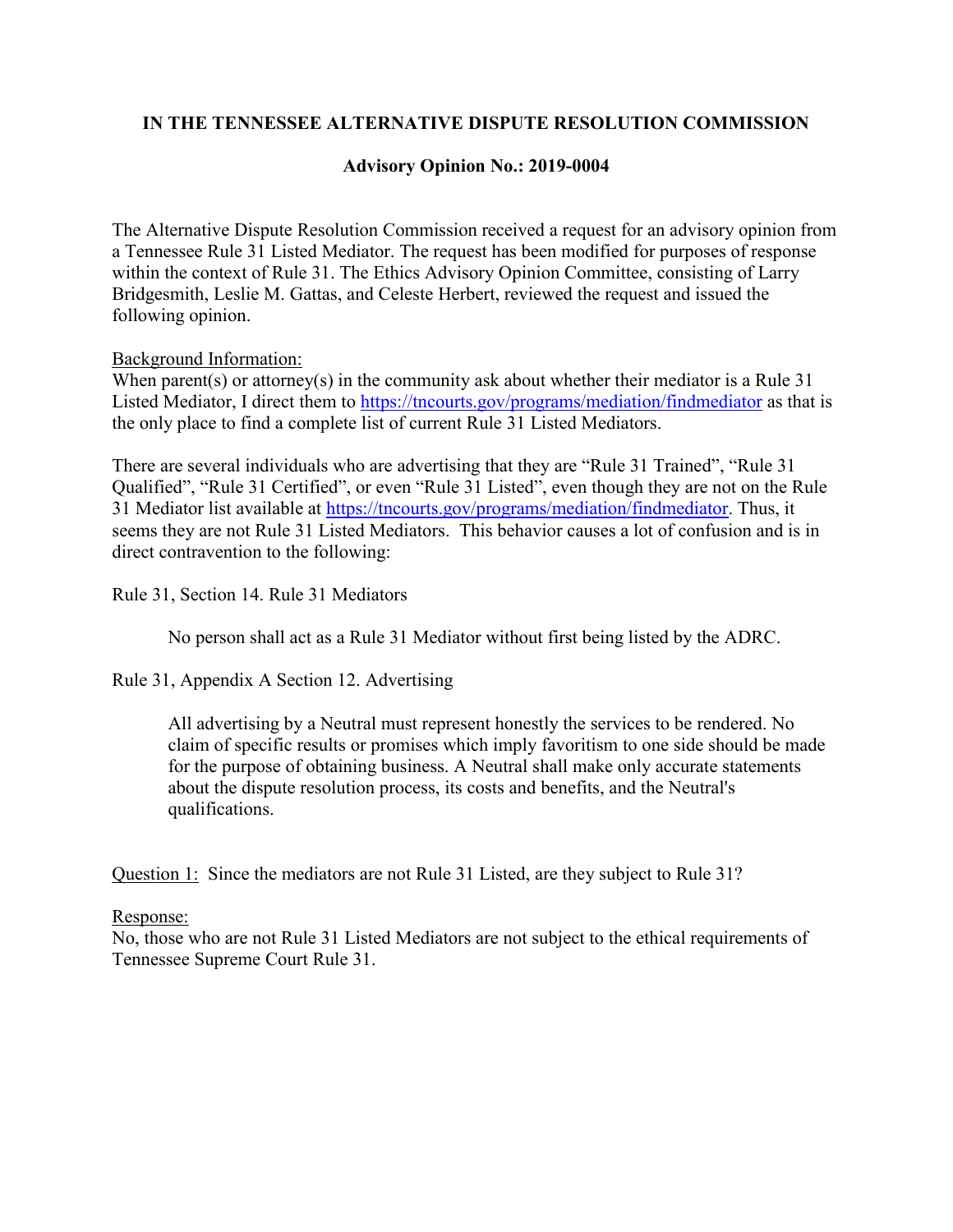Question 2: Where can parents and attorneys go to file complaints against non-Rule 31 Listed Mediators?

# Response:

Since the ADRC only has authority to review complaints against Rule 31 Listed Mediators, the ADRC cannot issue discipline on non-Rule 31 Listed Mediators.

A party who would like to file a complaint against a non-Rule 31 Listed Mediator may consider contacting one of the following based on the situation:

- Tennessee Board of Professional Responsibility, if the person maintains a law license in Tennessee
- State of Tennessee Secretary of State's Office, if the complaint is regarding the Unauthorized Practice of Law
- Other licensing agencies and boards, if the person maintains any other designations or licenses with a board or agency.

# Question 3:

Finally, can non-Rule 31 Listed Mediators be called as a witness against the parties since they do not have judicial immunity under Rule 31 nor is there a clause in the Agreement to Mediate that covers it?

## Response:

The Committee believes this would be a judicial determination. A Judicial Officer may consider privilege, confidentiality, and other factors when determining if a mediator may be called as a witness.

The Committee suggests that the following be reviewed:

- Rules of Evidence, Rule 408 regarding Compromise and Offers to Compromise.
- Tenn. Code Ann. § 36-4-130 regarding Mediation -- Confidentiality of information and documents in the context of a Divorce.

# Closing:

The Committee would like to express a deep concern for a person holding themselves out as "Rule 31 Qualified", "Rule 31 Certified", and certainly if the terminology "Rule 31 Listed" is used and the person does not maintain a Rule 31 Mediator Listing. The Committee feels this behavior is fraudulent and is strongly discouraged.

"Rule 31 Listed Mediator" is the only terminology that the ADRC finds appropriate to demonstrate you have met the qualifications of Rule 31 and are currently approved to act as a mediator by the ADRC.